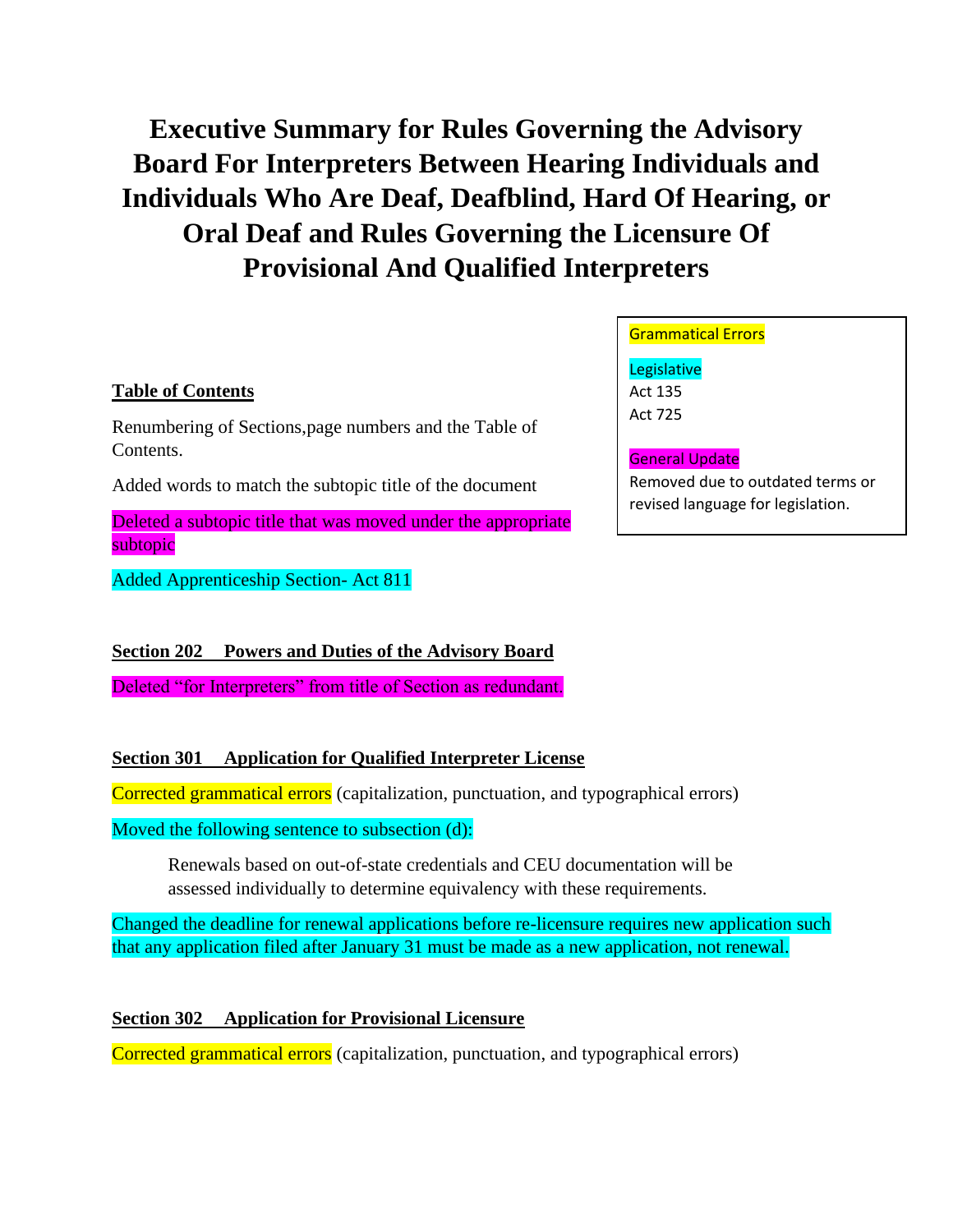Changed the deadline for renewal applications before re-licensure requires new application such that any application filed after January 31 must be made as a new application, not renewal.

## **Section 303 Application for Temporary Provisional Licensure**

Corrected grammatical errors (capitalization, punctuation, typographical errors, and crossreference errors)

## **Section 304 Application for Automatic Licensure**

Corrected grammatical errors (capitalization, punctuation, and typographical errors)

Revised language to confirm to changes made by Act 135 of 2021 for automatic licensure for military and armed service members (and spouses), as follows:

- <span id="page-1-1"></span><span id="page-1-0"></span>(a) The Board shall grant automatic licensure to an individual who holds a substantially equivalent occupational license with similar scope of practice issued by another U.S. state, territory, or district and is:
	- (1) A uniformed service member stationed in the State of Arkansas;
	- (2) A uniformed service veteran who resides in or establishes residency in the State of Arkansas; or
	- (3) The spouse of a person under  $101(a)(1)$  or  $101(a)(2)$  above; including:
		- (A) uniformed service member who is assigned a tour of duty that excludes the spouse from accompanying the uniformed service member and the spouse relocates to Arkansas; or
		- (B) uniformed service member who is killed or succumb to his or her injuries or illness in the line of duty if the spouse establishes residency in Arkansas.

Removed Military Personnel and Returning Military Veterans due to legislative changes and updated language found on page as stated above page 58.

## **Section 305 Reciprocity**

Corrected grammatical errors (capitalization, punctuation, typographical errors, and crossreference errors)

Added following language to clarify licensure qualifications: "..credentials recognized by the Advisory Board for Interpreters."

# **Section 306 Licensing Individuals from a State that Does Not License Interpreters**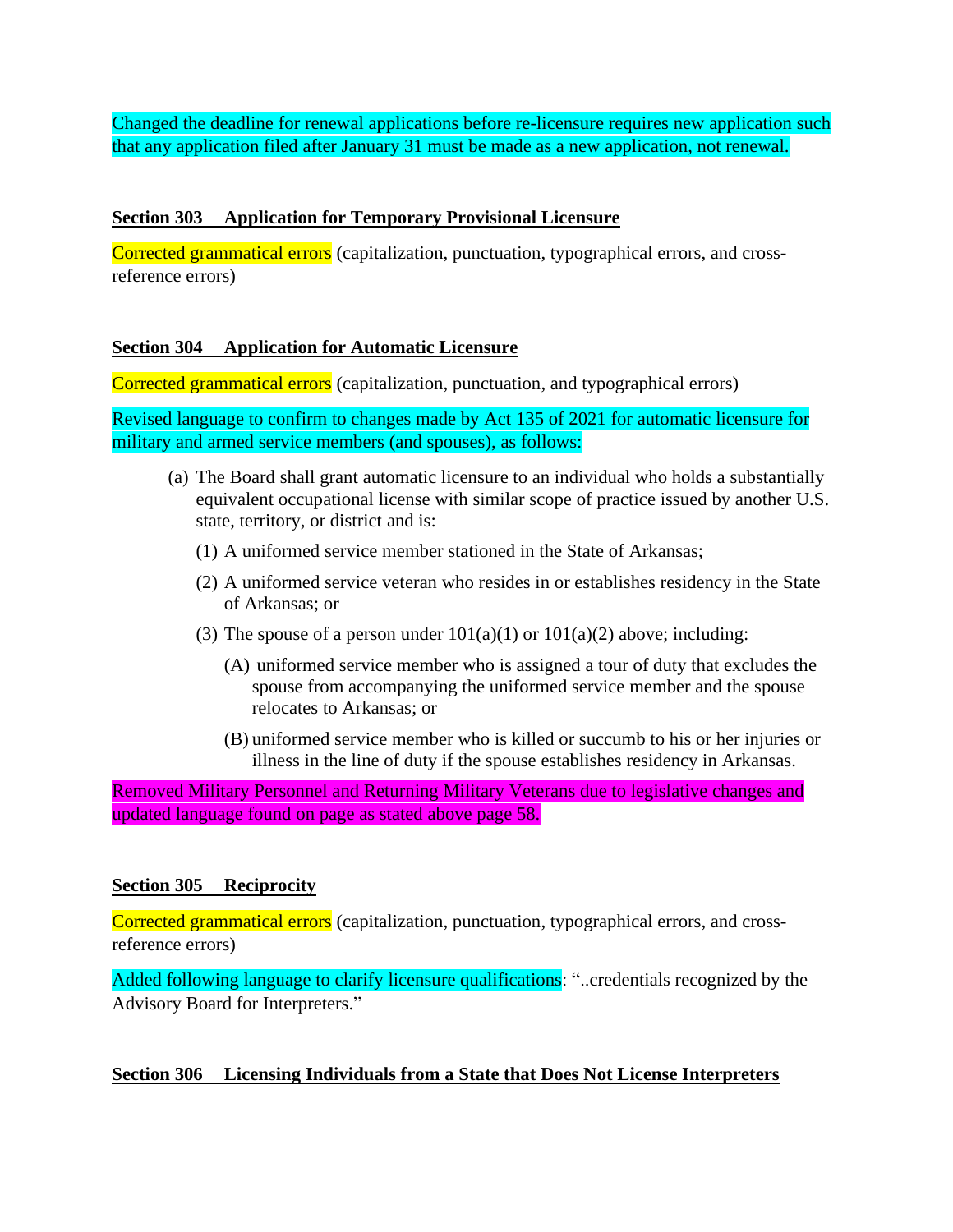Corrected grammatical errors (capitalization, punctuation, typographical errors, and crossreference errors)

Deleted following language to avoid confusion: "...sustained by CEUs and...."

## **Section 309 - Fees**

Corrected grammatical errors (capitalization, punctuation, and typographical errors)

Added following language to change deadline for renewal application, after which re-activation application is required: "(if application is delivered after February 1)"

Deleted following language to avoid confusion: "(Dependent upon Advisory Board for Interpreters review.)"

## **Section 310 – Waiver of Licensure Fee**

Corrected grammatical errors (capitalization, punctuation, and typographical errors)

## Added the following: Act 725

- (a) Pursuant to Act 725 of 2021, an applicant may receive a waiver of the initial licensure fee, if eligible. Eligible applicants are applicants who:
	- (1) Are receiving assistance through the Arkansas, or current state of residence equivalent, Medicaid Program, the Supplemental Nutrition Assistance Program (SNAP), the Special Supplemental Nutrition Program for Women, Infants, and Children (SSNP), the Temporary Assistance for Needy Families Program (TEA), or the Lifeline Assistance Program (LAP);
	- (2) Were approved for unemployment within the last twelve (12) months; or
	- (3) Have an income that does not exceed two hundred percent (200%) of the federal poverty income guidelines.
- <span id="page-2-0"></span>(b) Applicants shall provide documentation showing their receipt of benefits from the appropriate State Agency.
	- (1) For Medicaid, SNAP, SSNP, TEA, or LAP, documentation from the Arkansas Department of Human Services (DHS), or current state of residence equivalent agency;
	- (2) For unemployment benefits approval in the last twelve (12) months, the Arkansas Department of Workforce Services, or current state of residence equivalent agency; or
	- (3) For proof of income, copies of all United States Internal Revenue Service Forms indicating applicant's total personal income for the most recent tax year e.g., "W2," "1099," etc.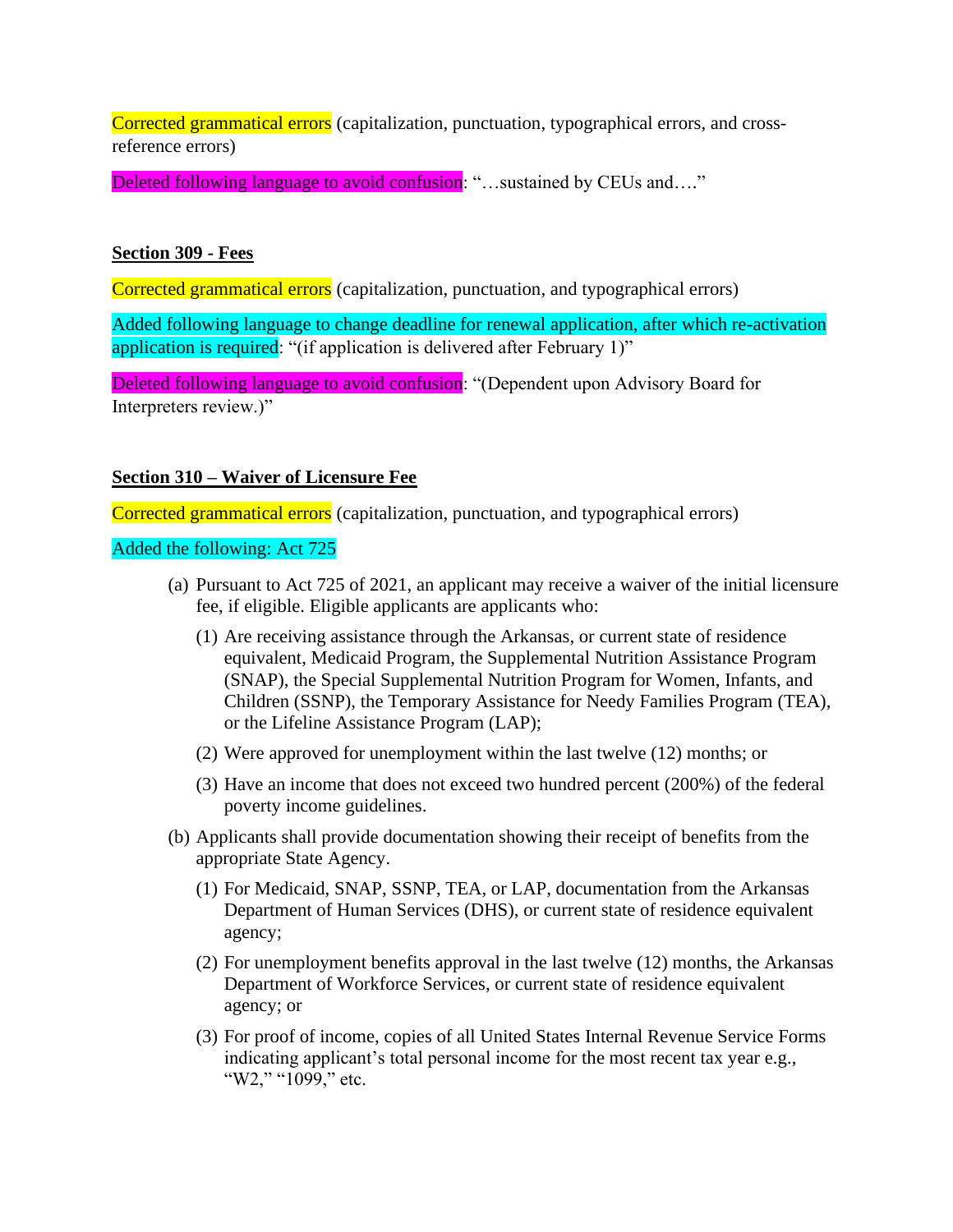(c) Applicants shall attest that the documentation provided under [101\(b\)](#page-2-0) is a true and correct copy and fraudulent or fraudulently obtained documentation shall be grounds for denial or revocation of license.

Removed Military Personnel and Returning Military Veterans due to legislative changes and updated language found on page as stated above page 58.

## **Section 500 Definitions**

Corrected grammatical errors (capitalization, punctuation, and typographical errors)

Moved Definitions to the end of the rules.

Added the following definitions under Act 135 of 2021:

- (a) "Automatic licensure" means the granting of occupational licensure without an individual having met the occupational licensure requirements by the Rules of the Advisory Board for Interpreters or under the Arkansas Code.
- (b) ""Uniformed service member" means an active or reserve component member of the United States Air Force, United States Army, United States Coast Guard, United States Marine Corps, United States Navy, United States Space Force, or National Guard; an active component member of the National Oceanic and Atmospheric Administration Commissioned Officer Corps; or an active or reserve component member of the United States Commissioned Corps of the Public Health Service.
- (c) "Uniformed service veteran" means a former member of the United States uniformed services discharged under conditions other than dishonorable.

Revised the following definition of "Interpret" to include video relay services (VRS) and video remote interpreting services (VRI):

- (1) "Interpret" shall include providing interpreting services through the use of electronic communications, information technology, asynchronous store and forward transfer, or synchronous interaction to one or more persons located in Arkansas, including, but not limited to, video relay services (VRS) and video remote interpreting services (VRI).
- (d) "Interpreting agency" means an entity that provides qualified interpreter services for a fee.

#### **Certification**

Page number revision

**Act 135**- To establish and modify automatic Arkansas occupational licensing of uniformed service members, veterans, and spouses.